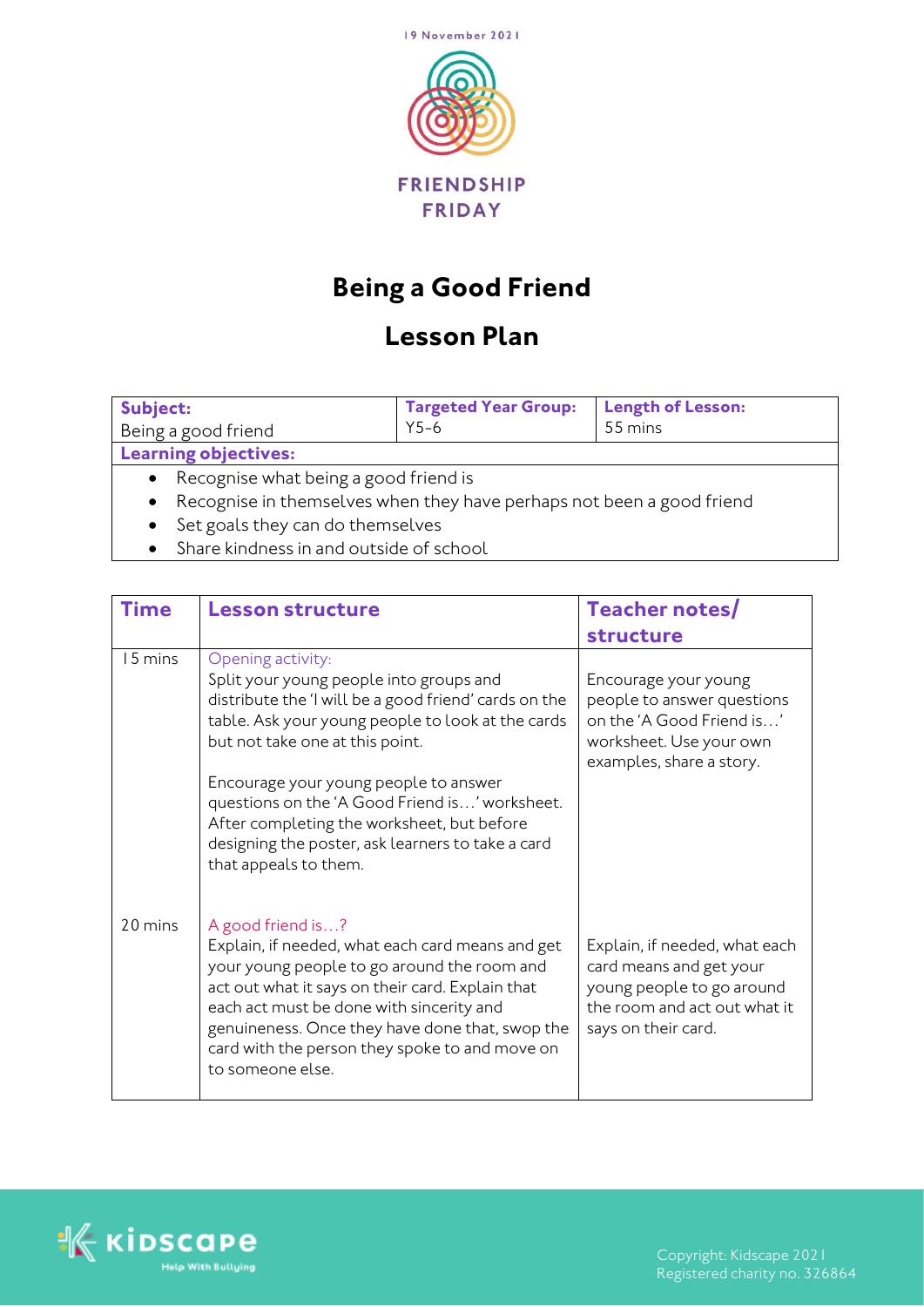

|         | I. Which card instruction did they find hardest?<br>2. How did it feel to be kind to someone?<br>3. How did it feel when someone said something<br>kind to you or offered to help with something?<br>4. How can you tell if someone was not being<br>nice to you?<br>5. How does that make you feel?<br>6. Why do some people stop being friends with<br>other? |                                                                                                                                                                    |
|---------|-----------------------------------------------------------------------------------------------------------------------------------------------------------------------------------------------------------------------------------------------------------------------------------------------------------------------------------------------------------------|--------------------------------------------------------------------------------------------------------------------------------------------------------------------|
|         | Once you have made a friend, what can you do to<br>make sure you remain good friends?                                                                                                                                                                                                                                                                           |                                                                                                                                                                    |
| 20 mins | Final activity<br>Design a poster based on words of what<br>constitutes a good friend, such as CARING -<br>Clever, Amazing, Radiant, Interesting, Nice,<br>Grateful. Or think of words associated with being<br>nice and a good friend and draw a picture that<br>reminds them of that word.                                                                    | This could be an opening<br>conversation for exploring<br>misunderstandings or<br>rumours being spread.<br>Encourage behaviour such as<br>loyalty, trust, respect, |
|         | On the flip chart paper, either write yourself or<br>get a young person to write positive words on the<br>sheet to help others that may struggle to think of<br>words for their poster.                                                                                                                                                                         | honesty, caring, shared<br>interests, etc.                                                                                                                         |



Registered charity no. 326864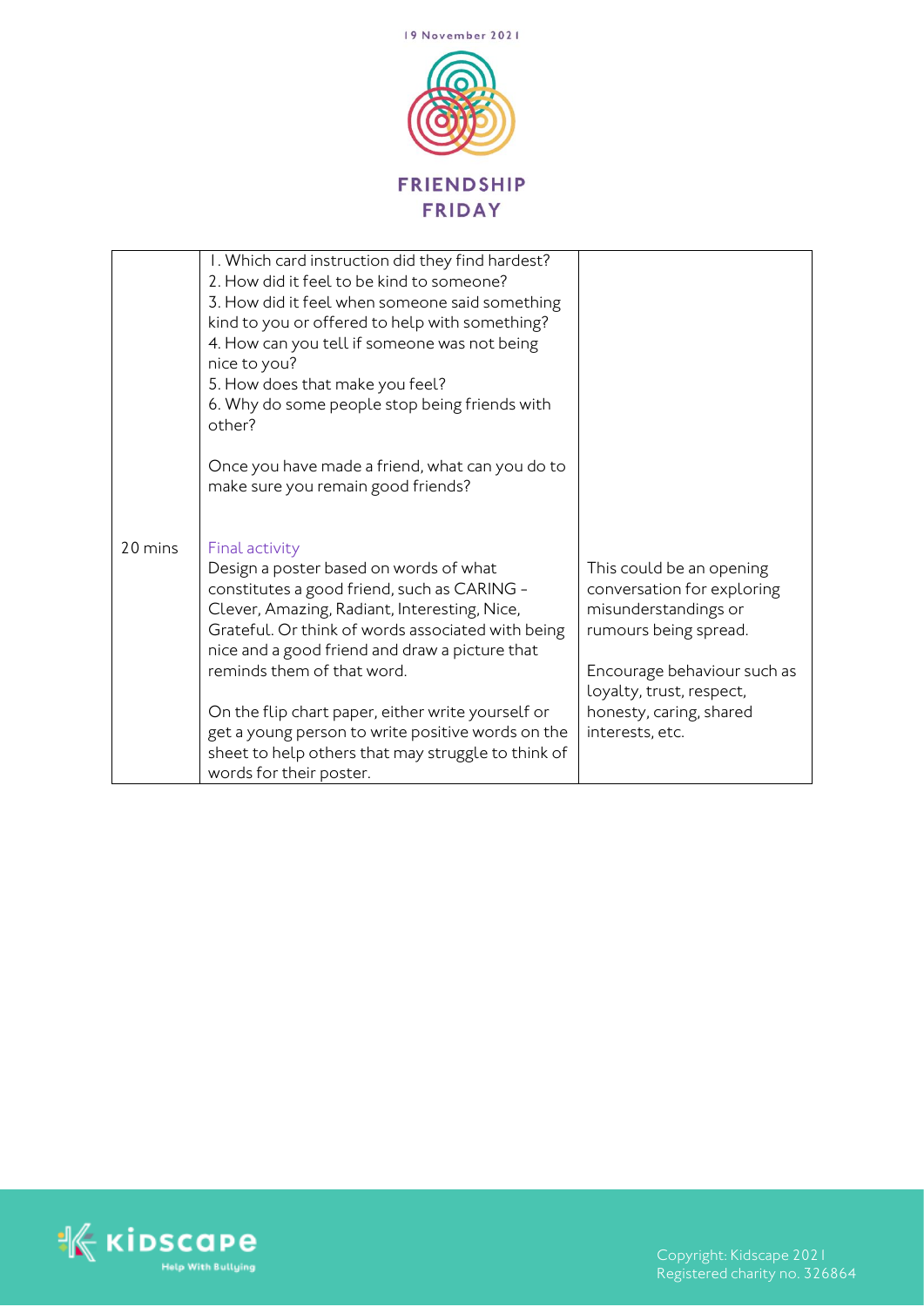

## **A Good Friend is…?**

**List the qualities you want in a good friend, such as good at listening, or being kind:**

**How do you want your friends to treat you?**

**How do you treat your friends?**

**If you have not treated your friends in a way you want to be treated, list 5 ways in which you can be a kinder friend.**

- **1.**
- **2.**
- **3.**
- **4.**
- **5.**

**Think about the friends that you have. How could you improve your relationship with them?**

**Using the 'I will be a good friend by…' cards, think about how many of them you already do. Then think about how many more you can do this week.** 

**Write down which ones you will find the easiest to do.**

**Design a poster, using positive words, that demonstrates what a good friend is.**



Copyright: Kidscape 2021 Registered charity no. 326864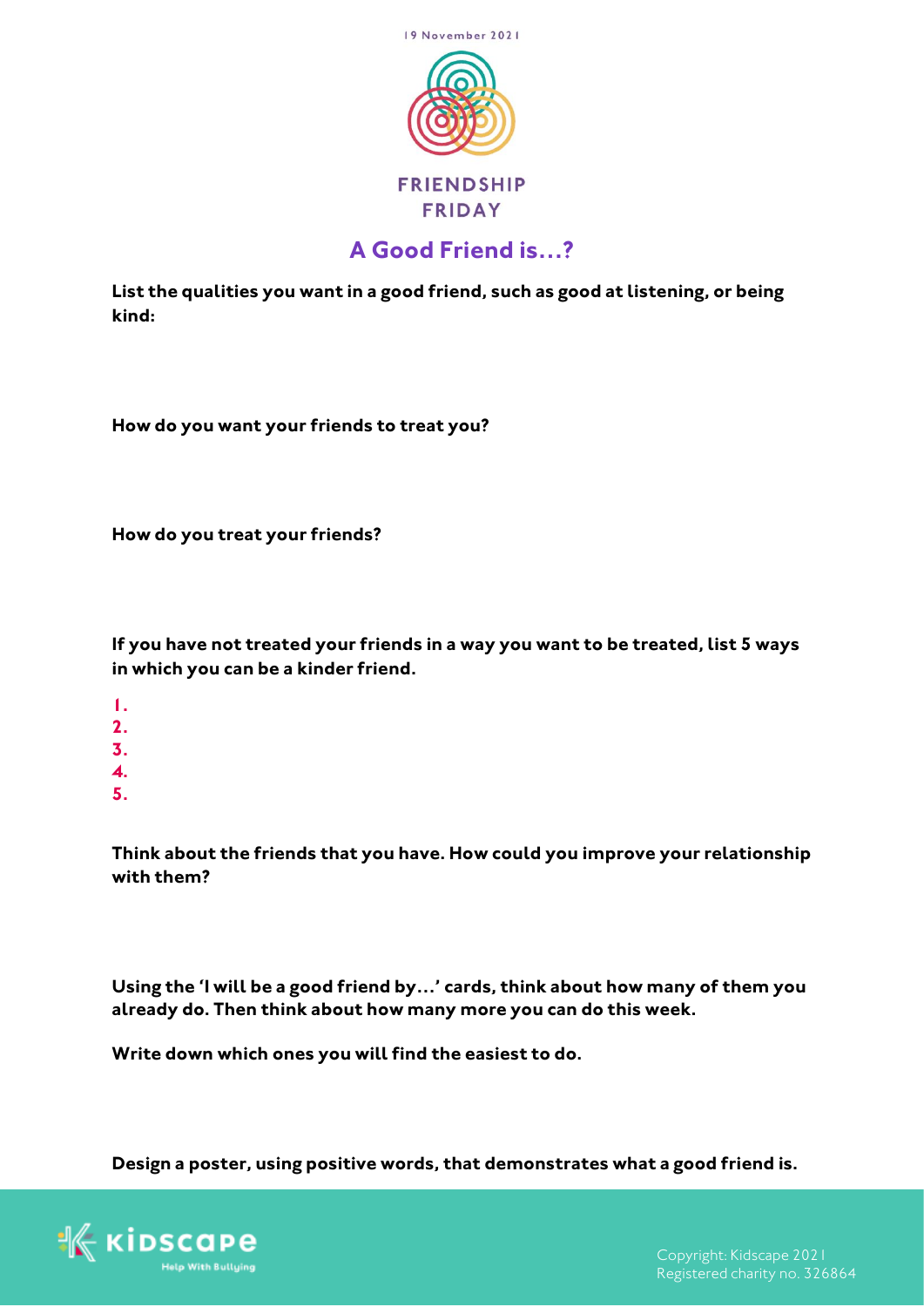

**FRIENDSHIP FRIDAY** 

**I will be a good friend by…**

**Say something nice about the person you are sat next to**

**Offer to help someone who is having difficulty in your class or lesson**

**Apologise for something you did by accident (or not)**

**Invite someone who is sat alone to sit by you at lunch**

**Greet someone who enters your classroom with a smile**

**Tell someone when they did something good**

**Thank someone for helping you, whether it is in our out of school**



Registered charity no. 326864